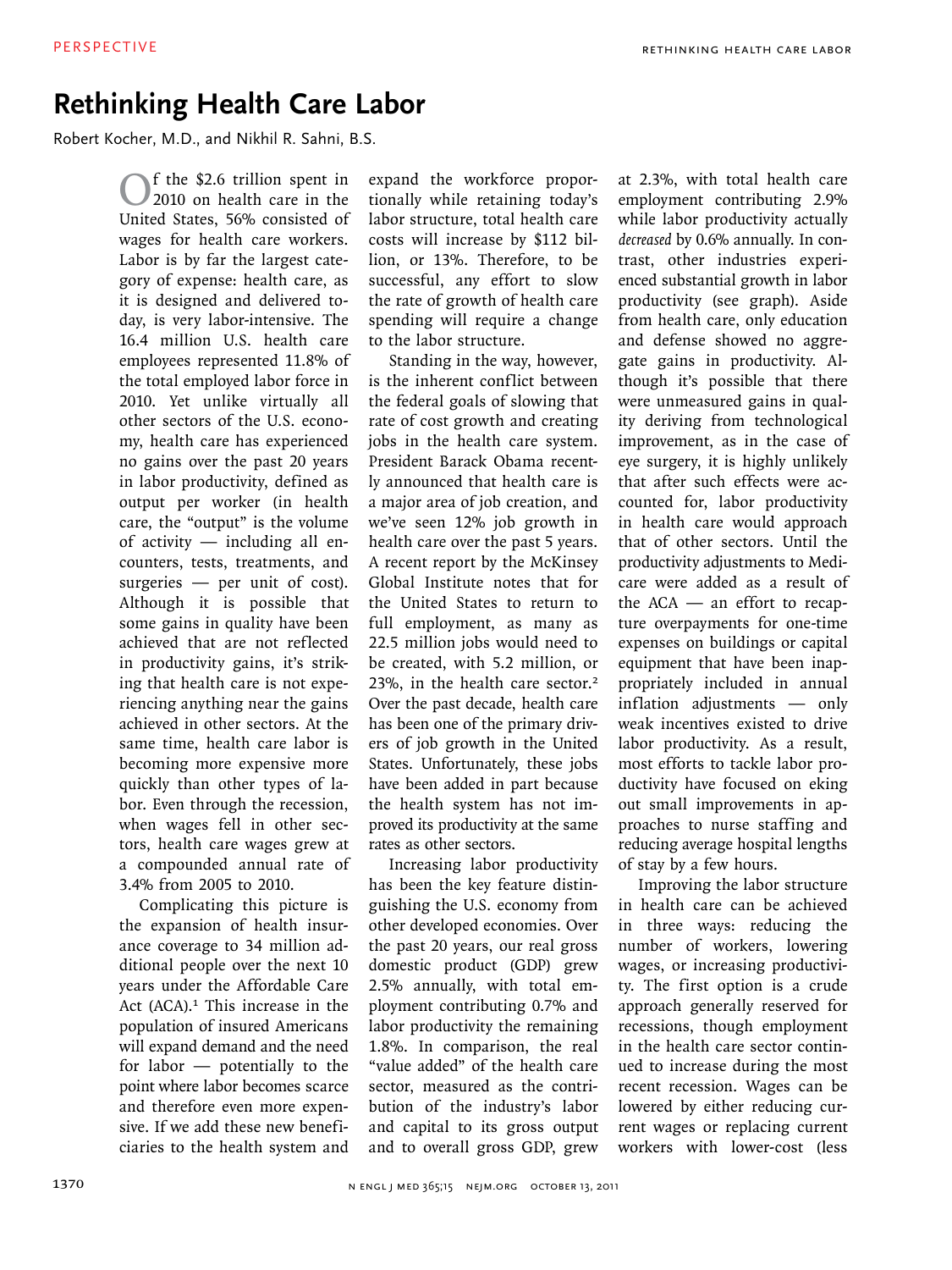

**Real Sector Growth (Compound Annual Growth Rate), Broken into Labor Productivity Growth and Employment Growth in Various Sectors of the U.S. Economy, 1990–2010.**

Statistics and the Bureau of Economic Analysis. Real sector growth is defined as the value added by the industry to the gross domestic product. Data are from the Bureau of Labor

skilled or more narrowly skilled) t workers who can produce the i same output. The field of law has gone through such a transition, with the number of jobs for paralegals and legal assistants growing 2.5 times as quickly as that for attorneys in the 2000s.<sup>2</sup>

Yet it is the final, and realistically most viable, option that provides the greatest return. If the health care sector is to achieve even the average improvement in labor productivity seen in the overall U.S. economy, we will need to redesign the care delivery model much more fundamentally to use a different quantity and mix of workers engaging in a much higher value set of activities. (Although some activities, such as feeding patients and tending to their hygiene, may be impossible to accelerate, productivity is improved when these activities are performed by lower-cost but capable labor. Approaches that encourage delegation of tasks from physicians and nurses to other workers — for instance, transferring postsurgical care from surgeons to physician assistants — provide opportuni-

ties for additional savings and increased productivity.) This so- $\sigma$  lution implies eliminating myriad time-wasting, low-value activities; increasing our use of technology, data, evidence, and as teams; increasing standardiza- coc tion to avoid rework; and relying on evidence-based personalized care to avert complications.  $\sim$  1

> A large obstacle to such a wholesale redesign is the complexity of the federal and state reimbursement rules and requirements for scope of practice, licensure, and staffing ratios. One example of the current inflexibility is the requirement that all imaging centers have a physician on hand at all times if intravenous contrast may be administered, owing to the 0.1% probability that a patient will have a severe, life-threatening allergic reaction.3,4 Surely, other health care professionals could be trained to respond effectively to such an allergic reaction, which would liberate these physicians to fill higher-productivity roles. In addition, though providers are integrating new technology into their systems, they have no incentive in fee-for-

service reimbursement for improving productivity by converting inpatient encounters to virtual visits, incorporating remote monitoring, or managing treatments with lower-cost care coordinators. Though a Current Procedural Terminology code was created to permit billing for e-visits, it requires the patient to initiate the online visit. Hence, communication between physicians and patients — such as an e-mail follow-up after an office visit — does not meet the criteria, a limitation that hinders the uptake of technology.

Every other major sector of the economy has managed to simultaneously improve quality and consumer satisfaction and reduce costs, which suggests that the same should be achievable in the health care sector once the incentives are strong enough. Moreover, in industries in which productivity is improved, workers' wages grow, as they capture some of the value created by additional productivity.

It is critical that policymakers and health plans focus on revamping their reimbursement approaches to create stronger in